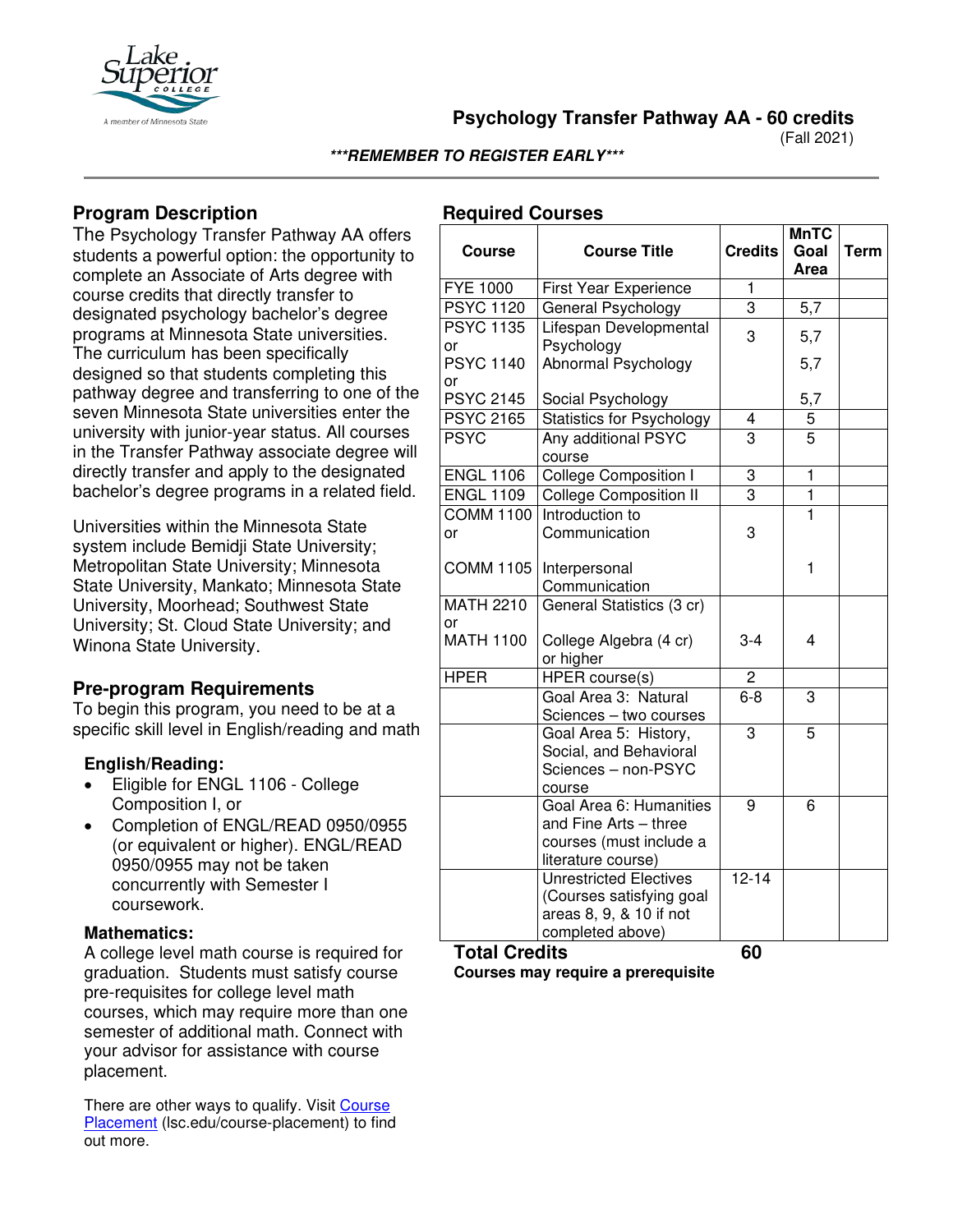

**Psychology Transfer Pathway AA - 60 credits**

(Fall 2021)

#### **\*\*\*REMEMBER TO REGISTER EARLY\*\*\***

### **Program Outcomes**

A student completing Lake Superior College's Minnesota State Transfer Pathway in Psychology (AA) and transferring into a designated bachelor's program in psychology at a Minnesota State university will have junior standing and may complete the bachelor's degree within an additional 60 credits. This transfer pathway degree will transfer to the following designated baccalaureate degree majors:

At Bemidji State University: Psychology, BA/BS

At Metropolitan State University: Psychology, BA

At Minnesota State, Mankato:

Psychology, BS

At Southwest State University: Psychology, BA

At St. Cloud State University: Psychology, BA Community Psychology, BS

At Winona State University: Psychology, BA – Options A & B

At Minnesota State, Moorhead:

Psychology, BA

In order to graduate and be guaranteed admission to a Minnesota State university's designated program in psychology you must earn an overall grade point average as indicated by the university to which you will transfer.

For interpretation of test results and selection of appropriate coursework; or general information about the program, admissions, financial aid, and getting started at LSC, contact the *[professional advising team](mailto:advising@lsc.edu)* (advising@lsc.edu) at 218-733-7601

For more information about the Psychology Transfer Pathway AA degree including course descriptions, course prerequisites, and potential career opportunities, see the <https://degrees.lsc.edu/psychology-transfer-pathway/> (https://degrees.lsc.edu/psychology-transfer-pathway/)

**or**

Contact Faculty [Susan Brashaw](mailto:susan.brashaw@lsc.edu) (susan.brashaw@lsc.edu)